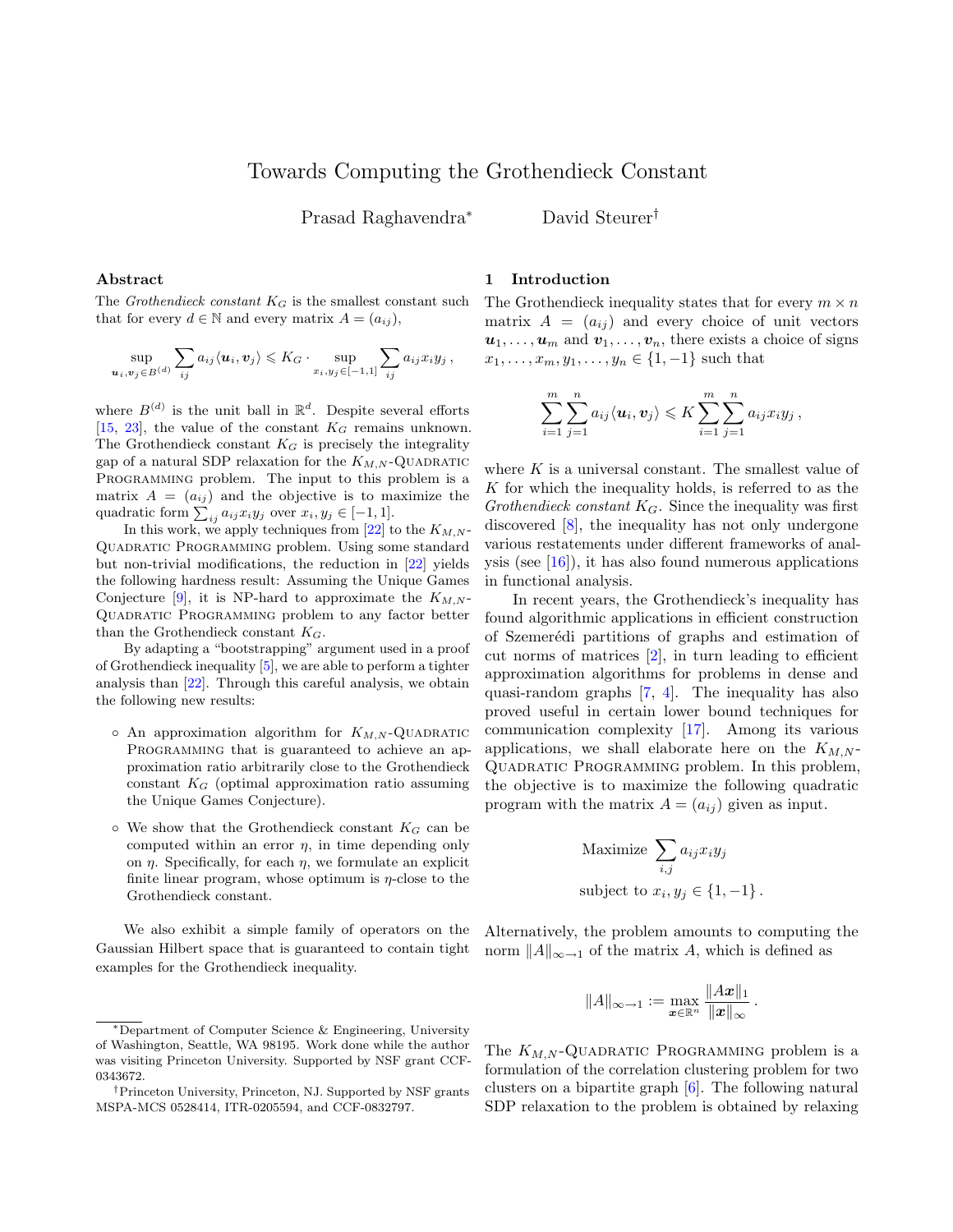the variables  $x_i, y_j$  to unit vectors.

Maximize 
$$
\sum_{i,j} a_{ij} \langle \mathbf{u}_i, \mathbf{v}_j \rangle
$$
  
subject to  $\|\mathbf{u}_i\| = \|\mathbf{v}_j\| = 1$ .

The Grothendieck constant  $K_G$  is precisely the integrality gap of this SDP relaxation for the  $K_{M,N}$ -QUADRATIC PROGRAMMING problem.

Despite several proofs and reformulations, the value of the Grothendieck constant  $K_G$  still remains unknown. In his original work, Grothendieck showed that  $\frac{\pi}{2}$   $\leqslant$  $K_G \leq 2.3$ . The upper bound has been later improved to  $\pi/2 \log(1+\sqrt{2}) \approx 1.78$  by Krivine [\[15\]](#page-9-0), while the best known lower bound is roughly 1.67 [\[23\]](#page-9-1). More importantly, very little seems to be known about the matrices A for which the inequality is tight [\[14\]](#page-9-12). Computing the Grothendieck constant approximatively and characterizing the tight examples for the inequality form the original motivation for this work. Towards this goal, we will harness the emerging connections between semidefinite programming (SDP) and hardness of approximation based on the Unique Games Conjecture (UGC) [\[9\]](#page-9-3).

In a recent work [\[22\]](#page-9-2), the first author obtained general results connecting SDP integrality gaps to UGC-based hardness results for arbitrary constraint satisfaction problems (CSP). These connections yielded optimal algorithms and inapproximability for every CSP assuming the Unique Games Conjecture. Further, for the special case of 2-CSPs, it yielded an algorithm to compute the value of the integrality gap of a natural SDP.

Recall that the Grothendieck constant is precisely the integrality gap of the SDP for  $K_{M,N}$ -QUADRATIC Programming. In this light, the current work applies the techniques of Raghavendra  $[22]$  to the  $K_{M,N}$ -Quadratic Programming.

1.1 Results We obtain the following UGC-based hardness result for  $K_{M,N}$ -QUADRATIC PROGRAMMING.

<span id="page-1-1"></span>Theorem 1.1. Assuming the Unique Games Conjecture, it is NP-hard to approximate  $K_{M,N}$ -QUADRATIC PROGRAMMING by any constant factor smaller than the Grothendieck constant  $K_G$ .

Although  $K_{M,N}$ -QUADRATIC PROGRAMMING falls in the "generalized constraint satisfaction problem" framework of Raghavendra [\[22\]](#page-9-2), the above result does not immediately follow from [\[22\]](#page-9-2) since the reduction does not preserve bipartiteness. The main technical hurdle in obtaining a bipartiteness-preserving reduction, is to give a stronger analysis of the dictatorship test so as to guarantee a common influential variable. This is achieved using a standard truncation argument as outlined in [\[19\]](#page-9-13).

Even with the above modification, the optimal algorithm for CSPs in [\[22\]](#page-9-2) does not directly translate to an algorithm for  $K_{M,N}$ -QUADRATIC PROGRAMMING. The main issue is the additive error of constant magnitude incurred in all the reductions of [\[22\]](#page-9-2). For a CSP, the objective function is guaranteed to be at least a fixed constant fraction (say 0.5). Hence, it is sufficient if the additive error term(say  $\eta$ ) in the reduction can be bounded by an arbitrarily small constant. In case of  $K_{M,N}$ -QUADRATIC PROGRAMMING, the value of the optimum solution could be as small as  $1/\log n$ . Here an additive constant error would completely change the approximation ratio.

To obtain better bounds on the error, we use a bootstrapping argument similar to the Gaussian Hilbert space approach to the Grothendieck inequality [\[5\]](#page-9-4) (this approach is used for algorithmic purposes in [\[2,](#page-9-7) [1,](#page-8-0) [13\]](#page-9-14)). Using ideas from the proof of the Grothendieck inequality, we perform a tighter analysis of the reduction in [\[22\]](#page-9-2) for the special case of  $K_{M,N}$ -QUADRATIC PROGRAMMING. This tight analysis yields the following new results:

<span id="page-1-2"></span>THEOREM 1.2. For every  $\eta > 0$ , there is an efficient algorithm that achieves an approximation ratio  $K_G - \eta$ for  $K_{M,N}$ -QUADRATIC PROGRAMMING running in time  $F(\eta) \cdot poly(n)$  where  $F(\eta) = \exp(\exp(O(1/\eta^3))).$ 

<span id="page-1-3"></span>THEOREM 1.3. For every  $\eta > 0$ , the Grothendieck constant  $K_G$  can be computed within an error  $\eta$  in time proportional to  $\exp(\exp(O(1/\eta^3))).$ 

A more careful analysis could lower the degree of the polynomial  $O(1/\eta^3)$  in the above bounds, but reducing the number of exponentiations seems to require new ideas.

With the intent of characterizing the tight cases for the Grothendieck inequality, we perform a non-standard reduction from dictatorship tests to integrality gaps. Unlike the reduction in [\[22\]](#page-9-2), our reduction does not use the Khot–Vishnoi [\[12\]](#page-9-15) integrality gap instance for Unique games. This new reduction yields a simple family of operators which are guaranteed to contain the tight cases for the Grothendieck inequality. Specifically, we show the following result:

<span id="page-1-0"></span>THEOREM 1.4. Let  $\mathcal{Q}^{(k)}$  be the set of linear operators A on functions  $f: \mathbb{R}^k \to \mathbb{R}$  of the form  $A = \sum_{d=0}^{\infty} \lambda_d Q_d$ , where  $Q_d$  is the orthogonal projector on the span of kmultivariate Hermite polynomials of degree d. There exists operators in  $\mathcal{Q}^{(k)}$  for which the Grothendieck inequality is near tight. More precisely, for every  $\eta$ ,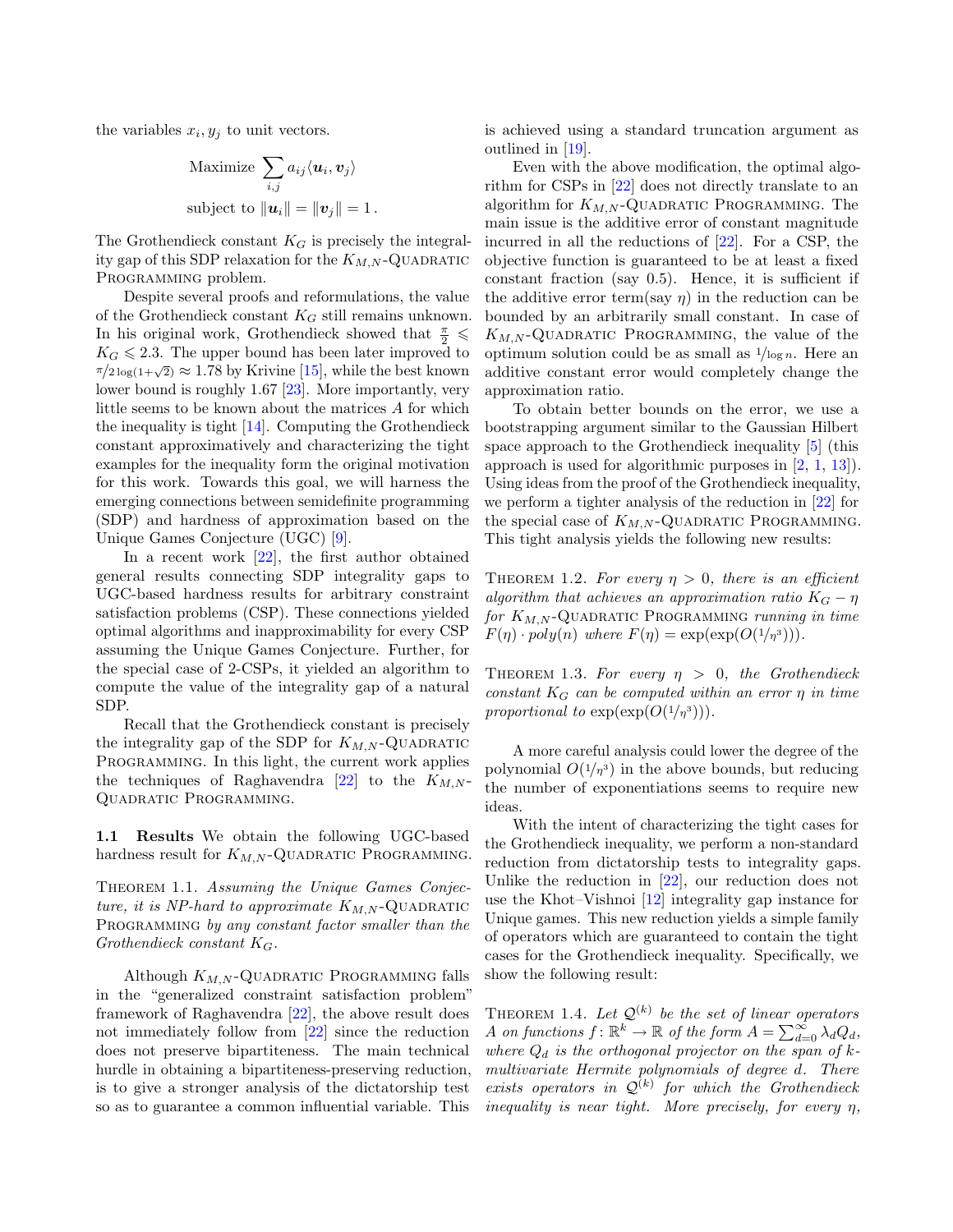there exists an operator  $A \in \mathcal{Q}^{(k)}$  for some k, such that

$$
\sup_{f: \ \mathbb{R}^k \to B^{(d)}} \int \|Af(\boldsymbol{x})\| d\gamma(\boldsymbol{x}) \geqslant \\ (K_G - \eta) \cdot \sup_{f: \ \mathbb{R}^k \to [-1,1]} \int |Af(\boldsymbol{x})| d\gamma(\boldsymbol{x}).
$$

Here  $\gamma$  denotes the k-dimensional Gaussian probability measure, and for a function  $f: \mathbb{R}^k \to \mathbb{R}^d$ , we denote by  $Af(\boldsymbol{x})$  the vector  $(Af_1(\boldsymbol{x}), \ldots, Af_d(\boldsymbol{x}))$  where  $f_1, \ldots, f_d$ are the coordinates of f.

We remark that Theorem [1.4](#page-1-0) can also be shown in a direct way without using dictatorship tests (details in the full version). We can strengthen the statement of Theorem [1.4](#page-1-0) in the following way: For every  $\eta > 0$ , there exists a linear operator A on functions  $f: \mathbb{R}^k \to \mathbb{R}$  of the form  $A = \sum_{i=0}^{\infty} \lambda_{2i+1} Q_{2i+1}$  such that (1)  $k = \text{poly}(1/\eta)$ , (2)  $\lambda_1 = \max_d |\lambda_d|$ , and (3)  $K_G = \lambda_1 / ||A||_{\infty \to 1} \pm \eta$ .

 $\sum_{i=0}^{\infty} (-1)^i Q_{2i+1}$  is a tight instance for Grothendieck's In [\[14\]](#page-9-12), some evidence is given that the operator  $A =$ inequality when k tends to  $\infty$ .

1.2 Prior Work The general Grothendieck problem on a graph G amounts to maximizing a quadratic polynomial  $\sum_{ij} a_{ij} x_i x_j$  over  $\{1, -1\}$  values, where  $a_{ij}$ is non zero only for edges  $(i, j)$  in G. The  $K_{M,N}$ -Quadratic Programming is the special case where G is a complete bipartite graph  $K_{M,N}$ .

The Grothendieck problem on a complete graph admits a  $O(\log n)$  approximation [\[21,](#page-9-16) [18,](#page-9-17) [6\]](#page-9-11) and has applications in correlation clustering [\[6\]](#page-9-11). For the Grothendieck problem on general graphs, [\[1\]](#page-8-0) obtain an approximation that depends on the Lovász number of the graph.

In an alternate direction, the Grothendieck problem has been generalized to the  $L_p$ -Grothendieck problem where the  $L_p$ -norm of the assignment is bounded by 1. The traditional Grothendieck corresponds to the case when  $p = \infty$ . In a recent work, [\[13\]](#page-9-14) obtain UGC-based hardness results and approximation algorithms for the  $L_p$ -Grothendieck problem.

On the hardness side, [\[3\]](#page-9-18) show a  $O(\log^{\gamma} n)$  hardness for the Grothendieck problem on the complete graph for some fixed constant  $\gamma > 0$ . Tight integrality gaps for the Grothendieck problem on complete graphs were exhibited in [\[11,](#page-9-19) [1\]](#page-8-0). For the  $K_{N,N}$ -QUADRATIC Programming problem, a UGC-based hardness of roughly 1.67 was shown in  $[11]$ . The reduction uses the explicit operator constructed in the proof of a lower bound [\[23\]](#page-9-1) for the Grothendieck constant.

1.3 Organization of the Paper In Section [2,](#page-2-0) we formally define the Grothendieck constant, and review the notions of Noise Operators, Hermite polynomials, Multilinear extensions and influences. The overall structure of the reductions, along with key definitions and lemmas are described in Section [3.](#page-4-0) This overview includes reductions from integrality gaps to dictatorships (Subsection [3.1\)](#page-4-1) and vice versa (Subsection [3.2\)](#page-5-0). Using these reductions, we outline the proofs of Theorems [1.1,](#page-1-1) [1.2,](#page-1-2) [1.3](#page-1-3) and [1.4](#page-1-0) in Section [3.](#page-4-0) Finally, in Sections [4,](#page-7-0) [5](#page-7-1) we present the proof details for the reduction from integrality gaps to dictatorship tests and vice versa.

#### <span id="page-2-0"></span>2 Preliminaries

PROBLEM 1.  $(K_{M,N}$ -QUADRATIC PROGRAMMING) Given an  $m \times n$  matrix  $A = (a_{ij})$ , compute the optimal value of the following optimization problem,

$$
opt(A) := \max \sum_{ij} a_{ij} x_i y_j ,
$$

where the maximum is over all  $x_1, \ldots, x_m \in [-1, 1]$  and  $y_1, \ldots, y_n \in [-1, 1]$ . Note that the optimum value  $\mathrm{opt}(A)$ is attained for numbers with  $|x_i| = |y_j| = 1$ .

PROBLEM 2.  $(K_{M,N}$ -SEMIDEFINITEPROGRAMMING) Given an  $m \times n$  matrix  $A = (a_{ij})$ , compute the optimal value of the following optimization problem,

$$
\mathrm{sdp}(A) := \max \sum_{ij} a_{ij} \langle \boldsymbol{u}_i, \boldsymbol{v}_j \rangle ,
$$

where the maximum is over all vectors  $u_1, \ldots, u_m \in B^{(d)}$ and all vectors  $\mathbf{v}_1, \ldots, \mathbf{v}_n \in B^{(d)}$ . Here  $B^{(d)}$  denotes the unit ball in  $\mathbb{R}^d$  and we choose  $d \geqslant m + n$ . Note that the optimum value  $\text{sdp}(A)$  is always attained for vectors with  $\|\mathbf{u}_i\| = \|\mathbf{v}_i\| = 1.$ 

For every matrix A, we have  $opt(A) \leqslant sdp(A)$ . Hence,  $K_{M,N}$ -SEMIDEFINITEPROGRAMMING is a relaxation of  $K_{M,N}$ -QUADRATIC PROGRAMMING. The value  $sdp(A)$  can be computed in polynomial time (up to arbitrarily small numerical error).

<span id="page-2-2"></span>DEFINITION 2.1. The Grothendieck constant  $K_G$  is the supremum of  $\frac{\text{sdp}(A)}{\text{opt}(A)}$  over all matrices A.

**2.1** Notation. For a probability space  $\Omega$ , let  $L_2(\Omega)$ denote the Hilbert space of real-valued random variables over  $Ω$  with finite second moment,

$$
L_2(\Omega) := \{ f \colon \Omega \to \mathbb{R} \mid \underset{\omega \leftarrow \Omega}{\mathbb{E}} f(\omega)^2 < \infty \}
$$

<span id="page-2-1"></span>Here, we will consider two kinds of probability spaces. One is the uniform distribution over the Hamming cube  $\{1,-1\}^k$ , denoted  $\Omega = \mathcal{H}^k$ . The other one is the Gaussian distribution over  $\mathbb{R}^k$ , denoted  $\Omega = \mathcal{G}^k$ . For  $f, g \in L_2(\Omega)$ , we denote  $\langle f, g \rangle := \mathbb{E} f g, ||f|| := \sqrt{\mathbb{E} f^2}$ , and  $||f||_{\infty} := \sup_{\mathbf{x} \in \Omega} f(\mathbf{x})$ . We have  $||f|| \le ||f||_{\infty}$ .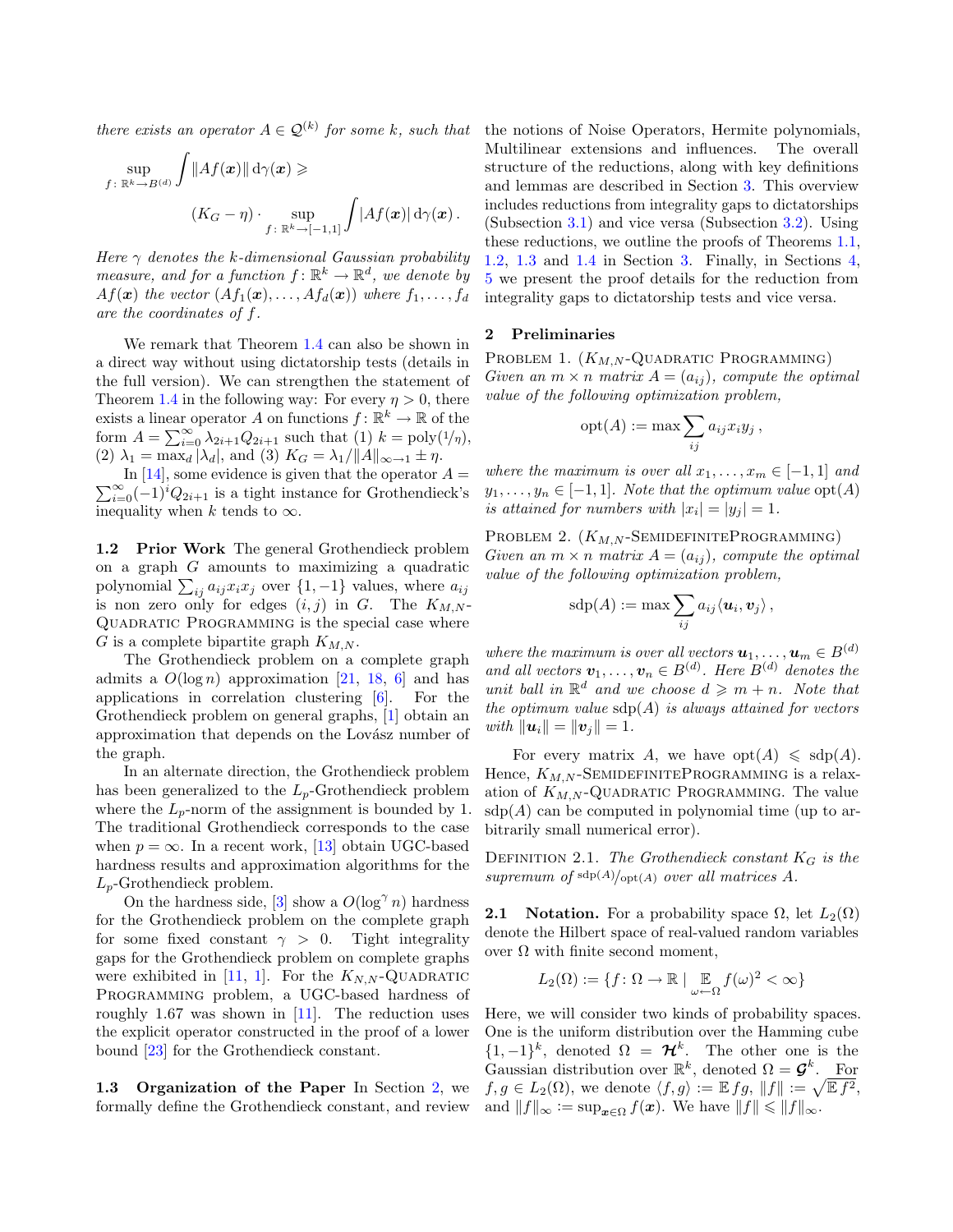LEMMA 2.1. (BOOTSTRAPPING LEMMA) Given an  $m \times n$  matrix  $A = (a_{ij})$ , and vectors  $u_1, \ldots, u_m$  and  $v_1, \ldots, v_n$ , then

$$
\sum_{ij} a_{ij} \langle \boldsymbol{u}_i, \boldsymbol{v}_j \rangle \leqslant \big( \max_i \|\boldsymbol{u}_i\| \big) \big( \max_j \|\boldsymbol{v}_j\| \big) \cdot \mathrm{sdp}(A) \leqslant 2 \big( \max_i \|\boldsymbol{u}_i\| \big) \big( \max_j \|\boldsymbol{v}_j\| \big) \cdot \mathrm{opt}(A)
$$

DEFINITION 2.2. (NOISE OPERATOR) For  $\Omega = \mathcal{H}^k$  or  $\Omega = \mathcal{G}^k$ , let  $T_\rho$  denote the linear operator on  $L_2(\Omega)$ defined as

$$
T_{\rho} := \sum_{d=0}^{k} \rho^d P_d \,,
$$

where  $P_d$  denotes the orthogonal projector on the subspace of  $L_2(\Omega)$  spanned by the (multilinear) degree-d monomials  $\{\chi_S(\boldsymbol{x})\coloneqq\prod_{i\in S}x_i\mid S\subseteq [k],|S|=d\}.$ 

FACT 2.1. For every function  $f \in L_2(\mathcal{H}^k)$ .

$$
(T_{\rho}f)(\boldsymbol{x})=\mathop{\mathbb{E}}_{\boldsymbol{y}\sim_{\rho}\boldsymbol{x}}f(\boldsymbol{y})\,.
$$

Here,  $y \sim_{\rho} x$  means that y is obtained from x by replacing each coordinate i independently with probability  $1 - \rho$  by a random sign. In particular,  $\mathbb{E}_{\mathbf{y} \sim_a \mathbf{x}} \langle \mathbf{x}, \mathbf{y} \rangle = \rho$ .

2.2 Hermite Polynomials and Gaussian Noise **operator.** Let  $\mathcal{G}$  be the probability space over  $\mathbb{R}$  with Gaussian probability measure. The set of (univariate) Hermite polynomials  $\{H_d \mid d \in \mathbb{N}\}\$  forms an orthonormal basis for  $L_2(\mathcal{G})$ . The degree of  $H_d \in \mathbb{R}[x]$  is equal to d. The first Hermite polynomials are 1,  $x, x^2 - 1$ , and  $x^3 - 3x$ . An orthogonal basis for  $L_2(\mathcal{G}^k)$  is given by the set of functions  $\{H_{\sigma}(\boldsymbol{x})\coloneqq\prod_{i=1}^{k}H_{\sigma_i}(x_i) \mid \sigma\in\mathbb{N}_0^k\}.$ 

Definition 2.3. (Gaussian Noise Operator) Let  $U_\rho$  denote the linear operator on  $L_2(\mathcal{G}^k)$  defined as

$$
U_{\rho} := \sum_{d=0}^k \rho^d Q_d \,,
$$

where  $Q_d$  denotes the orthogonal projector on the subspace of  $L_2(\mathcal{H}^k)$  spanned by the set of k-variate degree-d Hermite polynomials  $\{H_{\sigma}(\boldsymbol{x}) \mid \sigma \in \mathbb{N}_0^k, \sum \sigma_i = d\}.$ 

FACT 2.2. For every function  $f \in L_2(\mathcal{G}^k)$ .

$$
(U_{\rho}f)(x) = \mathop{\mathbb{E}}_{\boldsymbol{y}\sim_{\rho}\boldsymbol{x}}f(\boldsymbol{y}).
$$

Here,  $y \sim_{\rho} x$  means that y can be written as y =  $\rho \boldsymbol{x} + \sqrt{1-\rho^2} \boldsymbol{z}$  for a random Gaussian vector  $\boldsymbol{z}$ . In particular,  $\mathbb{E}_{\mathbf{y} \sim_{\rho} \mathbf{x}} \langle \mathbf{x}, \mathbf{y} \rangle = \rho$ .

2.3 Variable Influences. For a function  $f \in$  $L_2(\mathcal{H}^k)$ , we define  $\text{Inf}_i f = \sum_{S \ni i} \hat{f}_S^2$ , where  $\hat{f}_S$  are the Fourier coefficients of  $f$ ,

$$
f = \sum_{S \subseteq [k]} \hat{f}_{S} \chi_{S} \,.
$$

Let us denote MaxInf  $f := \max_{i \in [k]} \text{Inf}_i f$ . For a pair of functions  $f, g \in L_2(\mathcal{H}^k)$ , we define MaxComInf $(f, g) :=$  $\max_{i\in[k]} \min\{\text{Inf}_i f, \text{Inf}_i g\}$  to be the maximum common influence.

Similarly, for  $f \in L_2(\mathcal{G}^k)$ , we denote by  $\text{Inf}_i f =$  $\sum_{\sigma; \sigma_i > 0} \hat{f}_{\sigma}^2$  the *influence* of coordinate *i*. Here,  $\hat{f}_{\sigma}$  are the Hermite coefficients of  $f$ ,

$$
f = \sum_{\sigma \in \mathbb{N}_0^k} \hat{f}_{\sigma} H_{\sigma}.
$$

FACT 2.3. For  $f \in L_2(\mathcal{H}^k)$  and  $\gamma \in [0,1]$ , we have  $\sum_{i=1}^k \text{Inf}_i T_{1-\gamma} f \leqslant ||f||^2/\gamma$ . Similarly, for  $f \in L_2(\mathcal{G}^k)$ and  $\gamma \in [0, 1], \sum_{i=1}^k \mathrm{Inf}_i U_{1-\gamma} f \leqslant ||f||^2 / \gamma.$ 

**2.4** Multilinear Extensions. For  $f \in L_2(\mathcal{H}^k)$ , let  $\bar{f} \in L_2(\mathcal{G}^k)$  denotes the (unique) multilinear extension of f to  $\mathbb{R}^k$ .

<span id="page-3-1"></span>LEMMA 2.2. Let  $u, v \in \mathbb{R}^d$  be two unit vectors, and  $f, g \in L_2(\mathcal{H}^k)$ . Then,

<span id="page-3-0"></span>(2.1) 
$$
\mathbb{E}\overline{f}(\Phi u)\overline{g}(\Phi v) = \langle f, T_{\langle u, v \rangle}g \rangle
$$

where  $\Phi$  is a  $k \times d$  Gaussian matrix, that is, the entries of  $\Phi$  are mutually independent normal variables with standard deviation  $\frac{1}{\sqrt{2}}$  $\frac{1}{d}$ .

*Proof.* Note that  $\Phi u \sim_{\rho} \Phi v$  for  $\rho = \langle u, v \rangle$ . Hence, the left-hand side of equation [\(2.1\)](#page-3-0) is equal to  $\langle \bar{f}, U_{\rho} \bar{g} \rangle$ . Since  $\bar{g}$  is multilinear, we have  $Q_d\bar{g} = P_d\bar{g}$ . Therefore,  $\langle \bar{f}, U_{\rho} \bar{g} \rangle = \langle f, T_{\rho} g \rangle$ , as desired.

2.5 Truncation of Low-influence Functions. For  $f: \mathbb{R}^k \to \mathbb{R}$ , let trunc  $f: \mathbb{R}^k \to [-1,1]$  denote the function

$$
\text{trunc}\, f(\boldsymbol{x}) := \begin{cases} 1 & \text{if } f(\boldsymbol{x}) > 1, \\ f(\boldsymbol{x}) & \text{if } -1 < f(\boldsymbol{x}) < 1, \\ -1 & \text{if } f(\boldsymbol{x}) < -1. \end{cases}
$$

In our context, the invariance principle [\[20\]](#page-9-20) roughly says that if f is a bounded function on  $\mathcal{H}^k$  with no influential coordinate, then the multilinear extension of f as function on  $\mathcal{G}^k$  is close to a bounded function (its truncation).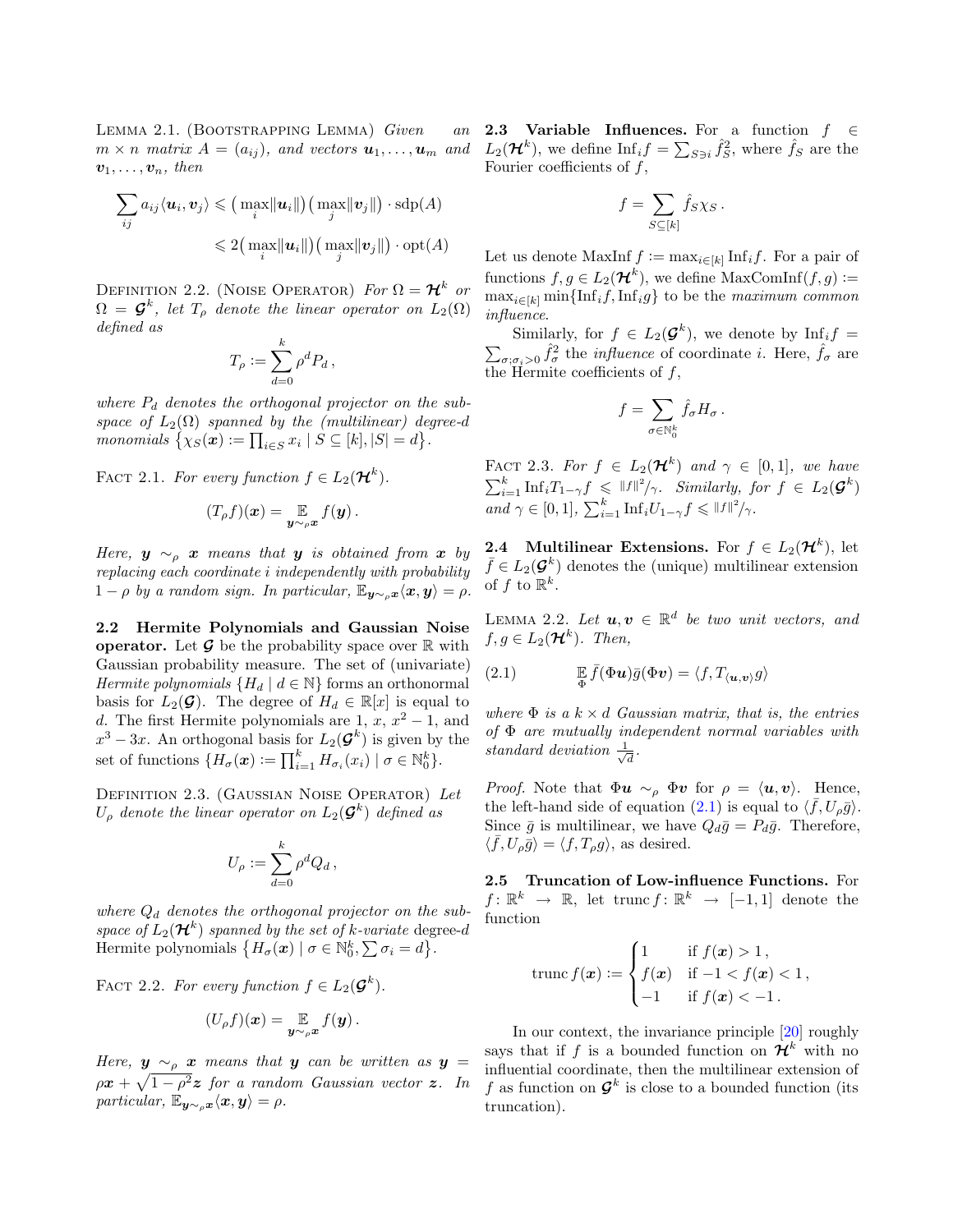Theorem 2.1. (Invariance Principle, [\[20\]](#page-9-20)) There is a universal constant C such that, for all  $\rho = 1 - \gamma \in (0,1)$  the following holds: Let  $f \in L_2(\mathcal{H}^k)$ with  $||f||_{\infty} \leq 1$  and  $\text{Inf}_i(T_\rho f) \leq \tau$  for all  $i \in [k]$ . Then,

$$
\left\|T_\rho \bar{f} - \mathrm{trunc}\, T_\rho \bar{f}\right\| \leqslant \tau^{C\cdot \gamma}
$$

where  $\bar{f} \in L_2(\mathcal{G}^k)$  denotes the (unique) multilinear extension of f to  $\mathbb{R}^k$ .

#### <span id="page-4-0"></span>3 Proof Overview

In this section, we will outline the overall structure of the reductions, state the key definitions and lemmas, and show how they connect with each other. In the subsequent sections, we will present the proofs of the lemmas used. The overall structure of the reduction is along the lines of [\[22\]](#page-9-2). We begin by defining dictatorship tests in the current context.

DEFINITION 3.1. A dictatorship test  $B$  is an operator on  $L_2(\mathcal{H}^k)$  of the following form:

$$
B = \sum_{d=0}^{k} \lambda_d P_d \qquad (\lambda_1 \geq |\lambda_d| \text{ for all } d)
$$

where  $P_d$  is the projection operator on to the degree-d part. We define two parameters of B:

$$
\mathsf{Completeness}(B) := \inf_i \langle \chi_i, B\chi_i \rangle = \lambda_1 \,,
$$

where  $\chi_i(\mathbf{x}) = x_i$  is the i<sup>th</sup> dictator function, and

$$
\text{Soundness}_{\eta,\tau}(B) := \sup_{\substack{f,g \in L_2(\mathcal{H}^k),\\ \|f\|_{\infty}, \|g\|_{\infty} \leqslant 1, \\ \text{MaxComInf}(T_{\rho}f,T_{\rho}g) \leqslant \tau}} \langle T_{\rho}f,BT_{\rho}g \rangle \,,
$$

where  $\rho = 1 - \eta$ .

<span id="page-4-1"></span>3.1 From Integrality Gaps to Dictatorship Tests: In the first step, we describe a reduction from a matrix A of arbitrary size, to a dictatorship test  $\mathcal{D}(A)$ on  $L_2(\mathcal{H}^k)$  for a constant k independent of the size of A.

Towards this, let us set up some notation. Let  $A = (a_{ij})$  be an  $m \times n$  matrix with SDP value sdp(A). Let  $u_1, \ldots, u_m \in B^{(d)}$  and  $v_1, \ldots, v_n \in B^{(d)}$  be an SDP solution such that

$$
\sum_{ij} a_{ij} \langle \boldsymbol{u}_i, \boldsymbol{v}_j \rangle = \mathrm{sdp}(A) .
$$

In general, an optimal SDP solution  $u_1, \ldots, u_m$  and  $v_1, \ldots, v_n$  might not be unique. In the following, we will however assume that for every instance A we can uniquely associate an optimal SDP solution, e.g., the one computed by a given implementation of the ellipsoid method.

With this notation, we are ready to define the dictatorship test  $\mathcal{D}(A)$ .

DEFINITION 3.2. For  $d \in \mathbb{N}$ , let us define coefficients  $\lambda_d \in \mathbb{R}$ ,

$$
\lambda_d := \sum_{ij} a_{ij} \langle \boldsymbol{u}_i, \boldsymbol{v}_j \rangle^d \,.
$$

Define linear operators  $\mathcal{D}(A), \mathcal{D}_{\eta}(A)$  on  $L_2(\mathcal{H}^k)$ ,

$$
\mathcal{D}(A) := \sum_{d=0}^{k} \lambda_d P_d = \sum_{ij} a_{ij} T_{\langle \mathbf{u}_i, \mathbf{v}_j \rangle}
$$
  

$$
\mathcal{D}_{\eta}(A) := T_{\rho} \mathcal{D}(A) T_{\rho} = \sum_{d=0}^{k} \rho^{2d} \lambda_d P_d,
$$

where  $\rho = 1 - \eta$ .

By the definition of Completeness $(\mathcal{D}_n(A))$ , we have:

Lemma 3.1. For all matrices A,

Completeness $(\mathcal{D}_\eta(A)) = \lambda_1 \rho^2 \geqslant \mathrm{sdp}(A) (1 - 2\eta)$ .

Towards bounding Soundness<sub>η,  $\tau(\mathcal{D}_{\eta}(A))$ , we define</sub> a rounding scheme Round<sub>n,f,g</sub> for every pair of functions  $f, g \in L_2(\mathcal{H}^k)$  and  $\eta > 0$ . The rounding scheme Round<sub>n,f,g</sub> is an efficient randomized procedure that takes as input the optimal SDP solution for A, and outputs a solution  $x_1, \ldots, x_m, y_1, \ldots, y_n \in [-1, 1]$ . The details of the randomized rounding procedure are described in Section [4.](#page-7-0)

DEFINITION 3.3. Round<sub>n,f,g</sub>(A) is the expected value of the solution returned by the randomized rounding procedure Round<sub>n,f,g</sub> on the input A.

The following relationship between performance of rounding schemes and soundness of the dictatorship test is proven using Theorem [2.1](#page-1-1) (invariance principle [\[20\]](#page-9-20)).

THEOREM 3.1. Let  $A$  be a matrix. For functions  $f,g \;\;\in\;\; L_2(\mathcal{H}^k)$  satisfying  $\|f\|_{\infty}, \|g\|_{\infty} \;\;\leqslant\;\;1$  and  $\text{MaxComInf}(T_{\rho}f, T_{\rho}g) \leq \tau$  for  $\rho = 1 - \eta$ , there exists functions  $f', g' \in L_2(\mathcal{H}^k)$  such that

$$
\langle f, \mathcal{D}_{\eta}(A)g \rangle \leq \text{Round}_{\eta, f', g'}(A) + \left(10\tau^{C\eta/8}/\sqrt{\eta}\right) \cdot \text{sdp}(A).
$$

Further, the functions  $f', g'$  satisfy  $||f||_{\infty}, ||g||_{\infty} \leq 1$ .

<span id="page-4-2"></span>By taking the supremum on both sides of the above inequality over all low influence functions, one obtains the following corollary.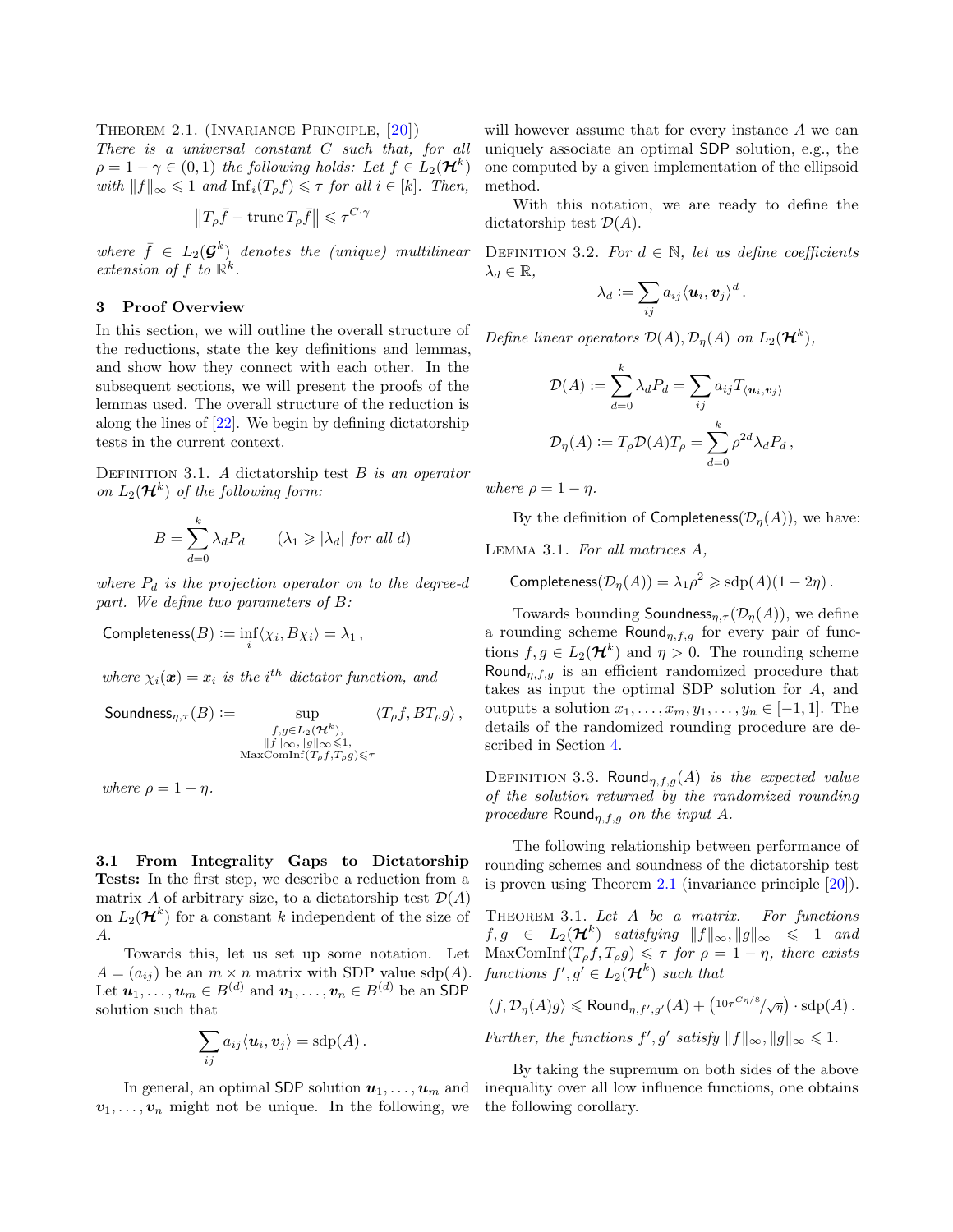COROLLARY 3.1. For every matrix A and  $\eta > 0$ ,

$$
\begin{aligned} &\text{Soundness}_{\eta, \tau}(\mathcal{D}_{\eta}(A)) \\ &\leqslant \sup_{\substack{f, g \in L_2(\boldsymbol{\mathcal{H}}^k), \\ \|f\|_{\infty}, \|g\|_{\infty} \leqslant 1}} \text{Round}_{\eta, f, g}(A) + \frac{10 \tau^{C\eta/8} \text{sdp}(A)}{\sqrt{\eta}} \,, \end{aligned}
$$

As Round<sub>n,f,g</sub> is the expected value of a [-1,1] solution, it is necessarily at most  $opt(A)$ . Further by Grothendieck's inequality,  $\text{sdp}(A)$  and  $\text{opt}(A)$  are within constant factor of each other. Together, these facts immediately imply the following corollary:

<span id="page-5-5"></span>COROLLARY 3.2. For  $\eta > 0$ , if  $\tau \leq 2^{-100 \log(1/\eta)/C\eta}$ , then for all matrices A,

$$
\mathsf{Soundness}_{\eta,\tau}(\mathcal{D}_{\eta}(A)) \leqslant \mathrm{opt}(A)(1+\eta)\,.
$$

<span id="page-5-0"></span>3.2 From Dictatorship Tests to Integrality Gaps The next key step is the conversion from arbitrary dictatorship tests back to integrality gaps. Unlike many previous works [\[22\]](#page-9-2), we obtain a simple direct conversion without using the unique games hardness reduction or the Khot–Vishnoi integrality gap instance. In fact, the integrality gap instances produced have the following simple description:

DEFINITION 3.4. Given an dictatorship test B on  $L_2(\mathcal{H}^k)$  of the form  $B=\sum_{d=0}^k\lambda_dP_d$  , define the corresponding operator  $\mathcal{G}_{\eta}(B)$  on  $L_2(\mathcal{G}^k)$  as

$$
\mathcal{G}_{\eta}(B) = \sum_{d} \lambda_{d} Q_{d} \rho^{2d},
$$

where  $\rho = 1 - \eta$ .

We present the proof of the following theorem in Section [5.](#page-7-1)

THEOREM 3.2. For all  $\eta > 0$ , there exists  $k, \tau$  such that following holds: For any dictatorship test B on  $L_2(\mathcal{H}^k)$ , we have:

<span id="page-5-1"></span>(3.2) 
$$
sdp(\mathcal{G}(B)) \geq \text{Completeness}(B) (1 - 5\eta) ,
$$
  
(3.3) 
$$
opt(\mathcal{G}(B)) \leq \text{Soundness}_{\eta, \tau}(B) (1 + \eta) + \eta \text{Completeness}(B).
$$

In particular, the choices  $\tau = 2^{-100/\eta^3}$  and  $k = 2^{200/\eta^3}$ suffice.

<span id="page-5-2"></span>By Grothendieck's theorem, the ratio of  $\text{sdp}(\mathcal{G}(B))$ and  $opt(G(B))$  is at most  $K_G$ . Hence as a simple corollary, one obtains the following limit to dictatorship testing:

COROLLARY 3.3. For all  $\eta > 0$ , there exists  $k, \tau$  such that for any dictatorship test B on  $L_2(\mathcal{H}^k)$ ,

(3.4) 
$$
\frac{\text{Soundness}_{\eta,\tau}(B)}{\text{Completeness}(B)} \geqslant \frac{1}{K_G} - \eta.
$$

From the above corollary, we know that Soundness $_{n,\tau}(B)$  and Completeness $(B)$  are within constant factors of each other. Consequently, we have

COROLLARY 3.4. The equation  $(3.3)$  can be replaced by

$$
opt(G(B)) \leq
$$
 Soundness <sub>$\eta, \tau$</sub>  $(B) (1 + 5\eta)$ .

We present the proof of the Theorems [1.2](#page-1-2) to illustrate how the two conversions outlined in this section come together. The proofs of the remaining theorems are deferred to the full version.

3.3 Proof of Theorem [1.2](#page-1-2) Consider the following idealized algorithm for the  $K_{N,N}$ -QUADRATIC PROgramming problem

- Find the optimal SDP solution  $u_i, v_j$
- $\circ$  Fix  $k = 2^{200/\eta^3}$  and  $\tau = 2^{-100/\eta^3}$ . For every pair of functions  $f, g \in L_2(\mathcal{H}^k)$  with  $||f||, ||g|| \leq 1$ , run the rounding scheme Round<sub>n,f,g</sub>(A) to obtain a [-1,1] solution. Output the solution with the largest value.

The value of the solution obtained is given by  $\sup_{f,g\in L_2(\mathcal{H}^k)}$  Round $_{\eta,f,g}(A)$ . From Corollary [3.1,](#page-4-2) we have

<span id="page-5-3"></span>
$$
\sup_{f,g\in L_2(\mathcal{H}^k), \|f\|, \|g\| \leq 1} \text{Round}_{\eta, f, g}(A)
$$
\n
$$
\geq \sup_{f,g\in L_2(\mathcal{H}^k), \|f\|_{\infty}, \|g\|_{\infty} \leq 1} \text{Round}_{\eta, f, g}(A)
$$
\n(3.5) 
$$
\geq \text{Soundness}_{\eta, \tau}(\mathcal{D}_{\eta}(A))
$$
\n
$$
-\left(\frac{10\tau^{C\eta/8}}{\sqrt{\eta}}\right) \cdot \text{sdp}(A).
$$

From Lemma [3.1,](#page-2-1) we know Completeness  $(\mathcal{D}_n(A)) \ge$  $\text{sdp}(A)(1-2\eta)$ . By the choice of  $k, \tau$ , we can apply Corollary [3.3](#page-5-2) on  $\mathcal{D}_n(A)$  to conclude

<span id="page-5-4"></span>Soundness $_{\eta,\tau}(\mathcal{D}_{\eta}(A)) \geqslant$  Completeness $(\mathcal{D}_{\eta}(A))$   $(1/K_G - \eta)$ (3.6)  $\Rightarrow$  sdp(A) (1/K<sub>G</sub> – η) (1 – 2η)

From equations  $(3.5)$  and  $(3.6)$ , we conclude that the value returned by the idealized algorithm is at least

$$
sdp(A) ((1/\kappa_G - \eta) (1 - \eta) - 10\tau^{C\eta/8}/\sqrt{\eta}),
$$

which by the choice of  $\tau$  is at least sdp(A)( $\frac{1}{K_G} - 4\eta$ ).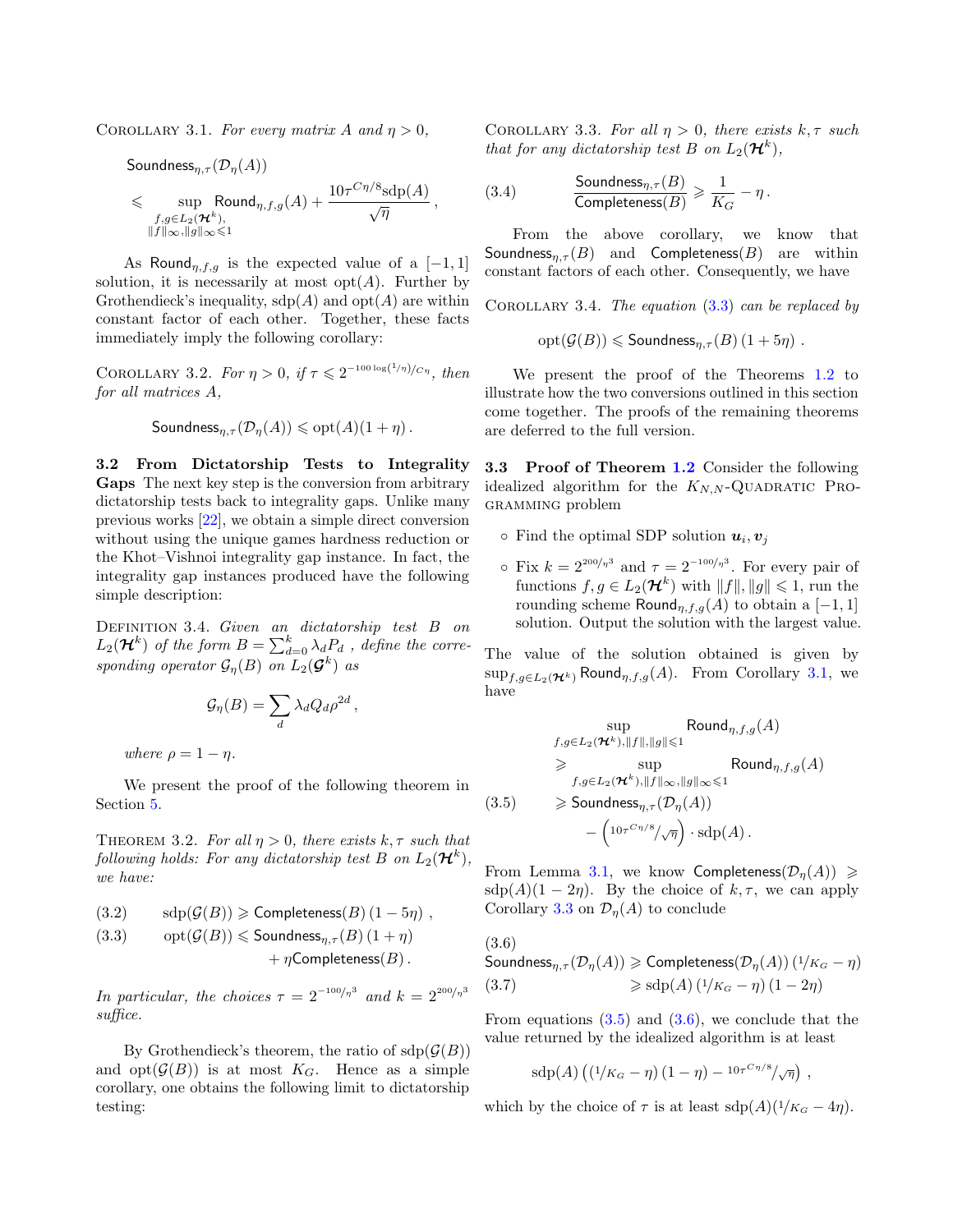In order to implement the idealized algorithm, we discretize the unit ball in space  $L_2(\mathcal{H}^k)$  using a  $\eta$ -net in the  $L_2$ -norm. As k is a fixed constant depending on  $\eta$ , there is a finite  $\eta$ -net that would serve the purpose. To finish the argument, one needs to show that the value of the solution returned is not affected by the discretization. This follows from the next lemma whose proof is deferred to the full version:

LEMMA 3.2. For functions  $f, g, f', g' \in L_2(\mathcal{H}^k)$  with  $||f||, ||g||, ||f'||, ||g'|| \leq 1,$ 

$$
|\text{Round}_{\eta, f, g}(A) - \text{Round}_{\eta, f', g'}(A)|
$$
  
\$\leq \text{sdp}(A)(\|f - f'\| + \|g - g'\|).

**3.4 Proof of Theorem [1.1](#page-1-1)** As a rule of thumb, every dictatorship test yields a UG hardness result using by now standard techniques [\[10,](#page-9-21) [11,](#page-9-19) [22\]](#page-9-2). Specifically, we can show the following :

<span id="page-6-0"></span>Lemma 3.3. Given a dictatorship test A and a unique games instance  $G$ , it is possible to efficiently construct an operator  $G \otimes_{\eta} A$  that satisfies the following to two conditions:

1. if 
$$
val(G) \ge 1 - \epsilon
$$
, then  
  $opt(G \otimes_{\eta} A) \ge \text{Completeness}(A)(1 - o_{\epsilon, \eta \to 0}(1)),$ 

2. if  $val(G) < \epsilon$ , then

$$
\mathrm{opt}(G \otimes_{\eta} A) < \mathsf{Soundness}_{\eta, \tau}(A)(1 + o_{\epsilon, \eta, \tau \to 0}(1))\,.
$$

Due to space constraints, we omit the proof of the above lemma here.

To finish the proof of Theorem [1.1,](#page-1-1) let A be a matrix for which the ratio of  $\text{sdp}(A)/\text{opt}(A) \geqslant K_G - \eta$ . Consider the dictatorship test  $\mathcal{D}_n(A)$  obtained from the matrix  $A$ . By Corollary [3.1,](#page-2-1) the completeness of  $\mathcal{D}_\eta(A)$  is sdp $(A)(1 - \eta)$ . Further by Corollary [3.2,](#page-5-5) the soundness is at most  $opt(A)(1 + \eta)$  for sufficiently small choice of  $\tau$ . Plugging this dictatorship test  $\mathcal{D}_n(A)$ in to the above lemma, we obtain a UG hardness of  $(K_G - \eta)(1 - \eta)/(1 + \eta) \geq K_G - 5\eta$ . Since  $\eta$  can be made arbitrarily small, the proof is complete.

3.5 Proof of Theorem [1.4](#page-1-0) Let A be an arbitrary finite matrix for which  $\text{sdp}(A)/\text{opt}(A) \geqslant K_G$ η. Consider the dictatorship test/operator  $\mathcal{D}_\eta(A)$  on  $L_2(\mathcal{H}^k)$ . From Lemma [3.1](#page-2-1) and Corollary [3.2,](#page-5-5) the ratio of Completeness(A) to Soundness<sub>n, $\tau$ </sub>(A) is at least  $\text{sdp}(A)/\text{opt}(A) - 2\eta$  for sufficiently small choice of  $\tau$ . Further it is easy to see that the operator  $\mathcal{D}_n(A)$  is translation invariant by construction. Now using Theorem [3.2,](#page-1-2) for large enough choice of k, the operator  $\mathcal{G}(\mathcal{D}_n(A))$  is an operator with  $\text{sdp}(A)/\text{opt}(A) \geqslant K_G - 10\eta$ . Since the operator  $\mathcal{G}(\mathcal{D}_\eta(A))$  belongs to the set  $\mathcal{Q}^{(k)}$ , this completes the proof of Theorem [1.4.](#page-1-0)

**3.6 Proof of Theorem [1.3](#page-1-3)** A naive approach to compute the Grothendieck constant, is to iterate over all matrices A and compute the largest possible value of  $\text{sdp}(A)/\text{opt}(A)$ . However, the set of all matrices is an infinite set, and there is no guarantee on when to terminate.

As there is a conversion from integrality gaps to dictatorship tests and vice versa, instead of searching for the matrix with the worst integrality gap, we shall find the dictatorship test with the worst possible ratio between completeness and soundness. Recall that a dictatorship test is an operator on  $L_2(\mathcal{H}^k)$  for a finite k depending only on  $\eta$  the error incurred in the reductions. In principle, this already shows that the Grothendieck constant is computable up to an error  $\eta$ in time depending only on  $\eta$ .

Define  $K$  as follows

$$
\frac{1}{K} = \inf_{\substack{\lambda_1 = 1, \\ \lambda_d \in [-1,1]}} \sup_{\substack{f,g \in L_2(\mathcal{H}^k), \\ \text{MaxComInf}(T_\rho f, T_\rho g) \leqslant \tau}} \langle f, \sum_{d=0}^k \rho^{2d} \lambda_d Q_d g \rangle, \qquad ,
$$

where  $\rho = 1 - \eta$ .

Let  $P$  denote the space of all pairs of functions  $f, g \in L_2(\mathcal{H}^k)$  with  $\text{MaxComInf}(T_\rho f, T_\rho g) \leq$  $\tau$  and  $||f||_{\infty}, ||g||_{\infty} \le 1$ . Since  $P$  is a compact set, there exists an  $\eta$ -net of pairs of functions  $\mathcal{F} =$  $\{(f_1, g_1), \ldots, (f_N, g_N)\}\$  such that: For every point  $(f,g) \in \mathcal{P}$ , there exists  $f_i, g_i \in \mathcal{F}$  satisfying  $||f - f'|| +$  $||g - g'|| \leq \eta$ . The size of the  $\eta$ -net is a constant depending only on k and  $\eta$  (note: k depends only on  $\eta$ ).

The constant  $K$  can be expressed up to an error of  $O(\eta)$  using the following finite linear program:

Minimize 
$$
\frac{1}{K} = \mu
$$
  
\nSubject to  $\mu \ge \sum_{d=0}^{k} \lambda_d \cdot \langle f, \sum_{d=0}^{k} \rho^{2d} Q_d g \rangle$   
\nfor all functions  $f, g \in \mathcal{F}$ ,  
\n $\lambda_i \in [-1, 1]$  for all  $0 \le i \le k$ ,  
\n $\lambda_1 = 1$ .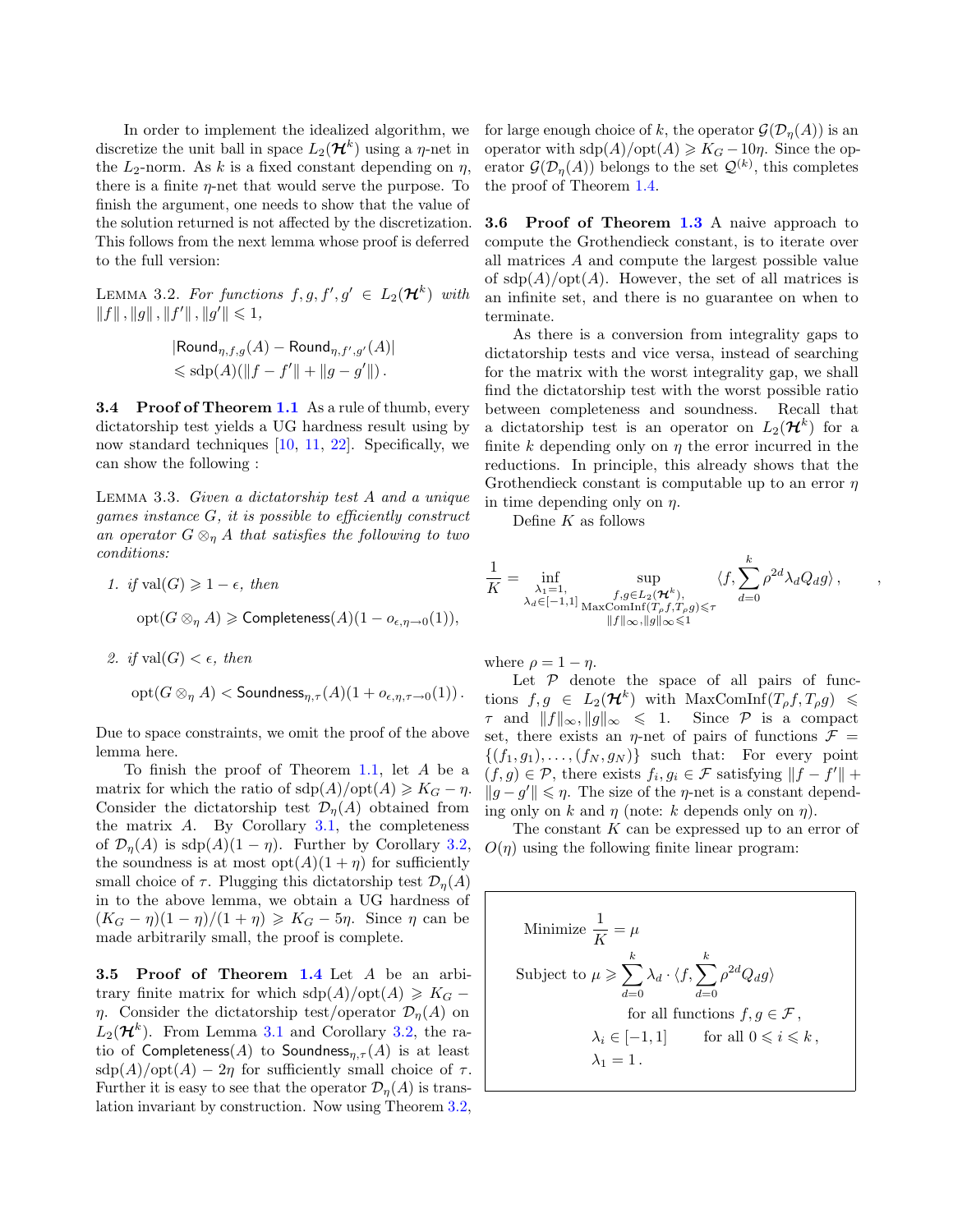<span id="page-7-0"></span>4 From Integrality gaps to Dictatorship Tests

**4.1** Rounding Scheme For functions  $f, g \in L_2(\mathcal{H}^k)$ , define the rounding procedure  $\text{Round}_{\eta, f, g}$  as follows:

 $\mathsf{Round}_{\eta,f,g}$ 

Input: An  $m \times n$  matrix  $A = (a_{ij})$  with SDP solution  $\{ {\boldsymbol u}_1, {\boldsymbol u}_2, \dots, {\boldsymbol u}_m \}, \{ {\boldsymbol v}_1, {\boldsymbol v}_2, \dots, {\boldsymbol v}_n \} \subseteq B^{(d)}$ 

- $\circ$  Compute  $\bar{f}, \bar{g}$  the multilinear extensions of f, g.
- Generate k × d matrix Φ all of whose entries are mutually independent normal variables of standard deviation  $1/\sqrt{d}$ .
- Output the assignment

$$
x_i = \text{trunc}\,T_\rho \bar{f}(\Phi u_i)\,,
$$
  

$$
y_j = \text{trunc}\,T_\rho \bar{g}(\Phi v_j)\,.
$$

The expected value of the solution returned Round<sub>n,f,g</sub>(A) is given by:

Round<sub>$$
\eta
$$
, $f,g(A) = \mathbb{E} \sum_{ij} a_{ij} \text{trunc } T_{\rho} \overline{f}(\Phi u_i) \text{trunc } T_{\rho} \overline{g}(\Phi v_j).$</sub> 

4.2 Relaxed Influence Condition The following lemma shows that we could replace the condition  $\text{MaxComInf}(T_{\rho}f, T_{\rho}g) \leq \tau \text{ in Definition 3.1 by the}$  $\text{MaxComInf}(T_{\rho}f, T_{\rho}g) \leq \tau \text{ in Definition 3.1 by the}$  $\text{MaxComInf}(T_{\rho}f, T_{\rho}g) \leq \tau \text{ in Definition 3.1 by the}$ condition MaxInf  $T_{\rho}f$ , MaxInf  $T_{\rho}g \leq \sqrt{\tau}$  with a small loss in the soundness. The proof is omitted here due to space constraints.

LEMMA 4.1. Let A be a dictatorship test on  $L_2(\mathcal{H}^k)$ , and let  $f, g$  be a pair of functions in  $L_2(\mathcal{H}^k)$  with  $||f||_{\infty}, ||g||_{\infty} \le 1$  and MaxComInf $(T_{\rho}f, T_{\rho}g) \le \tau$  for  $\rho = 1 - \eta$ . Then for every  $\tau' > 0$ , there are functions  $f', g' \in L_2(\mathcal{H}^k)$  with  $||f'||_{\infty}, ||g'||_{\infty} \leq 1$  and MaxInf  $T_{\rho}f'$ , MaxInf  $T_{\rho}g' \leq \tau'$  such that

$$
\langle T_\rho f^\prime, AT_\rho g^\prime\rangle\geqslant \langle T_\rho f, AT_\rho g\rangle-2\|A\|\sqrt{\tau/\tau^\prime\eta}\,.
$$

With this background, we now present the soundness analysis.

## 4.3 Proof of Theorem [3.1](#page-1-1)

Proof. By Lemma [4.1,](#page-2-1) there exists function  $f', g' \in L_2(\mathcal{H}^k)$  with  $||f'||_{\infty}, ||g||$  $≤$  1 and MaxInf  $T_{\rho}f'$ , MaxInf  $T_{\rho}g' \leq \sqrt{\tau}$  such that

$$
\langle f', \mathcal{D}_{\eta}(A)g' \rangle \geq \langle f, \mathcal{D}_{\eta}(A)g \rangle - 2||\mathcal{D}(A)|| \cdot \tau^{1/4}/\sqrt{\eta}
$$
  

$$
\geq \langle f, \mathcal{D}_{\eta}(A)g \rangle - 4\mathrm{opt}(A) \cdot \tau^{1/4}/\sqrt{\eta}.
$$

On the other hand, we have

$$
\langle f', \mathcal{D}_{\eta}(A)g' \rangle = \sum_{ij} \sum_{d=0}^{k} \langle T_{\rho}f', a_{ij} \langle \mathbf{u}_i, \mathbf{v}_j \rangle^d P_d(T_{\rho}g') \rangle
$$

$$
= \sum_{ij} a_{ij} \langle T_{\rho}f', T_{\langle \mathbf{u}_i, \mathbf{v}_j \rangle}(T_{\rho}g') \rangle
$$

We can assume that all vectors  $u_i$  and  $v_j$  have unit norm. By Lemma [2.2](#page-3-1) , we have

(4.8) 
$$
\mathbb{E}\sum_{ij} a_{ij} T_{\rho} \bar{f}'(\Phi u_i) T_{\rho} \bar{g}'(\Phi v_j)
$$

(4.9) 
$$
= \sum_{ij} a_{ij} \langle T_{\rho} f', T_{\langle \mathbf{u}_i, \mathbf{v}_j \rangle} (T_{\rho} g') \rangle
$$

From the above equations we have

(4.10) 
$$
\langle f', \mathcal{D}_{\eta}(A)g' \rangle = \mathbb{E}_{\Phi} \sum_{ij} a_{ij} T_{\rho} \bar{f}'(\Phi \mathbf{u}_i) T_{\rho} \bar{g}'(\Phi \mathbf{v}_j)
$$

By the invariance principle (Theorem [2.1\)](#page-1-1), we have

<span id="page-7-2"></span>(4.11) 
$$
||T_{\rho}\bar{f}' - \text{trunc}\,T_{\rho}\bar{f}'|| \leq \tau^{C\eta/2}
$$

and

(4.12) 
$$
\|T_{\rho}\bar{g}'-\text{trunc}\,T_{\rho}\bar{g}'\| \leqslant \tau^{C\eta/2}.
$$

Now we shall apply the simple yet powerful bootstrapping trick. Let us define new vectors in  $L_2(\mathcal{G}^{k \times d})$ ,

$$
(\boldsymbol{u}_i')_{\Phi} = T_{\rho} \bar{f}'(\Phi \boldsymbol{u}_i) \qquad (\boldsymbol{v}_j')_{\Phi} = T_{\rho} \bar{g}'(\Phi \boldsymbol{v}_j)
$$

and

$$
(\boldsymbol{u}_i'')_{\Phi} = \operatorname{trunc} T_{\rho} \bar{f}'(\Phi \boldsymbol{u}_i) \qquad (\boldsymbol{v}_j'')_{\Phi} = \operatorname{trunc} T_{\rho} \bar{g}'(\Phi \boldsymbol{v}_j)
$$

Equation [\(4.11\)](#page-7-2) implies that  $\|\mathbf{u}'_i - \mathbf{u}''_i\| \leq \tau^{C\eta/2}$  and  $\|\vec{\bm{v}_j'}-\bm{v}_j''\| \leqslant \tau^{\vec{C}\eta/2}$ . Using the bootstrapping argument (Lemma [2.1\)](#page-2-1), we finish the proof

$$
(4.13) \quad \text{Round}_{\eta, f', g'}(A) = \sum_{ij} a_{ij} \langle \mathbf{u}_i'', \mathbf{v}_j'' \rangle
$$
\n
$$
= \sum_{ij} a_{ij} \langle \mathbf{u}_i', \mathbf{v}_j' \rangle - \sum_{ij} a_{ij} \langle \mathbf{u}_i' - \mathbf{u}_i'', \mathbf{v}_j' \rangle - \sum_{ij} a_{ij} \langle \mathbf{u}_i'', \mathbf{v}_j' - \mathbf{v}_j'' \rangle
$$
\n
$$
\stackrel{(4.11)}{\geq} \sum_{ij} a_{ij} \langle \mathbf{u}_i', \mathbf{v}_j' \rangle - 2\tau^{C\eta/2} \text{opt}(A) - 2\tau^{C\eta/2} \text{opt}(A)
$$
\n
$$
\geq \langle f, \mathcal{D}_{\eta} A g \rangle - 4\tau^{C\eta/2} \text{opt}(A) - 4\tau^{1/4} \text{opt}(A) / \sqrt{\eta}.
$$

#### <span id="page-7-1"></span>5 From Dictatorship Tests to Integrality Gaps

In this section, we outline the key ideas in the proof of Theorem [3.2.](#page-1-2) Due to space constraints, the details are deferred to the full version.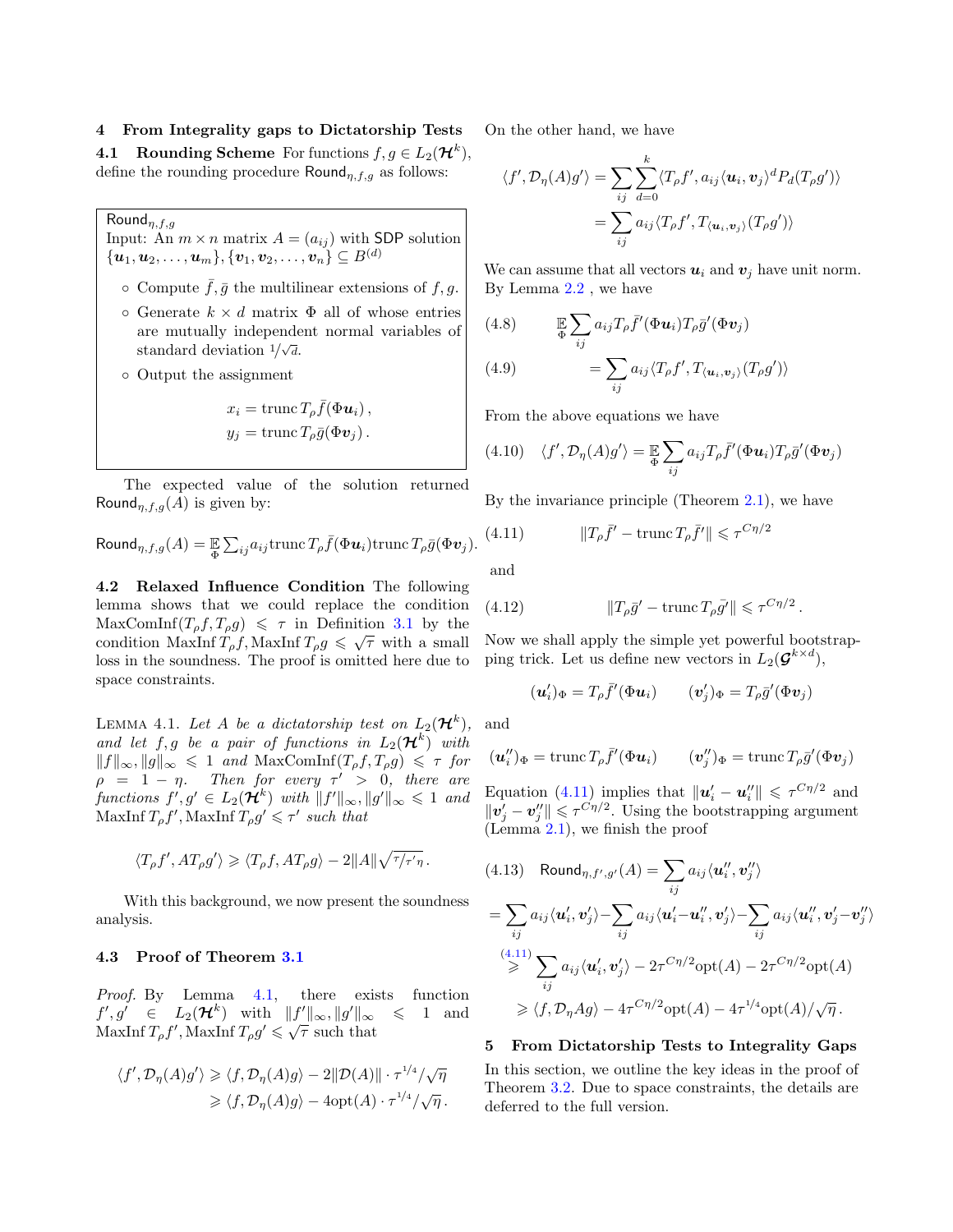5.1  $\text{sdp}(\mathcal{G}(B)) \geqslant \text{Completeness}(B) (1-5\eta).$  To prove this claim, we need to construct an SDP solution to  $\text{sdp}(\mathcal{G}(B))$  that achieves nearly the same value as  $Complex(B)$ . Formally, we need to construct functions  $f, g$  whose domain is  $\mathcal{G}^t$  and outputs are unit vectors. Since we want to achieve a value close to Completeness( $B$ ) =  $\lambda_1$ , the functions f, g should be linear or near-linear. Along the lines of [\[11,](#page-9-19) [23\]](#page-9-1), we choose the following function  $f(x) = g(x) = x/||x||$  which always outputs unit vectors, and very close to the linear function  $\mathbf{x} \mapsto \mathbf{x}/\sqrt{t}$  as t increases. Formally, we show the following lemma:

Lemma 5.1.

$$
\operatorname{sdp}(\mathcal{G}(B)) \geqslant \textsf{Completeness}(B)\left(\rho^4 - 2\left(\frac{\log{t}}{t}\right)^{\frac{1}{4}}\right)
$$

For  $t > 1/\eta^5$ , the value of the SDP solution is at least Completeness $(B)(1-5\eta)$ .

**5.2**  $opt(\mathcal{G}(B)) \leq$  Soundness<sub> $\eta, \tau(B) (1 + \eta) +$ </sub>  $\eta$ Completeness(B). For the sake of contradiction, let us suppose  $opt(G(B)) \geqslant$  Soundness $_{\eta,\tau}(B)(1+\eta)$  +  $\eta$ Completeness(*B*). Let the optimum solution be given by two functions  $f, g \in L_2(\mathcal{G}^t)$ . By assumption, we have  $||f||_{\infty}, ||g||_{\infty} \le 1$  and

$$
\langle f, \mathcal{G}(B)g \rangle \geqslant \mathsf{Soundness}_{\eta, \tau}(B)(1+\eta) + \eta \mathsf{Completeness}(B)\,.
$$

To get a contradiction, we will construct low influence functions in  $L_2(\mathcal{H}^k)$  that have a objective value greater than Soundness<sub>n,τ</sub> (B) on the dictatorship test B. This construction is obtained in two steps:

In the first step, we obtain functions  $f', g'$  over a larger dimensional space with the same objective value but are also guaranteed to have no influential coordinates. This is achieved by defining  $f', g'$  as follows for large enough R,

$$
f'(\boldsymbol{x}) = f\Big(\frac{1}{\sqrt{R}}\sum_{i=1}^{R}x_i, \frac{1}{\sqrt{R}}\sum_{i=R+1}^{2R}x_i, \dots, \frac{1}{\sqrt{R}}\sum_{i=(R-1)t+1}^{Rt}x_i\Big) g'(\boldsymbol{x}) = g\Big(\frac{1}{\sqrt{R}}\sum_{i=1}^{R}x_i, \frac{1}{\sqrt{R}}\sum_{i=R+1}^{2R}x_i, \dots, \frac{1}{\sqrt{R}}\sum_{i=(R-1)t+1}^{Rt}x_i\Big).
$$

For a sufficiently large choice of R (say  $R = \lfloor 1/\eta \tau \rfloor$ ), the functions  $f', g' \in L_2(\mathcal{G}^{t'})$  have no influential coordinates. Formally, we show the following lemma:

LEMMA 5.2. Given two functions  $f, g \in L_2(\mathcal{G}^t)$ with  $||f||_{\infty}, ||g||_{\infty} \le 1$ , there exists  $f', g' \in$  $L_2(\mathcal{G}^{t \cdot \lceil 1/(1-\rho)\tau \rceil}) \quad \textit{with} \quad \|f\|'_{\infty}, \|g\|'_{\infty}$  $\leqslant 1$  and  $\max_i \text{Inf}_i(U_\rho f'), \max_j \text{Inf}_j(U_\rho g') \leq \tau$  and

$$
\langle f', \mathcal{G}(B)g' \rangle = \langle f, \mathcal{G}(B)g \rangle.
$$

In the second step, we apply the invariance principle to construct functions on  $L_2(\mathcal{H}^k)$  with the same properties as  $f', g'$ . More precisely, we show

LEMMA 5.3. For any  $\eta > 0$ , there exists  $D, \tau >$ 0 such that the following holds for every operator  $B = \sum_{d=0}^{tD} \lambda_d P_d$  on  $L_2(\mathcal{H}^{tD})$ : Given two functions  $f, g \in L_2(\mathcal{G}^t)$  with  $||f||_{\infty}, ||g||_{\infty} \leq 1$  and  $\max_i \text{Inf}_i(U_\rho f), \text{Inf}_j(U_\rho g) \leq \tau$ , there exists functions  $f', g' \in L_2(\mathcal{H}^{tD})$  satisfying  $||f'||_{\infty}, ||g'||_{\infty} \leq 1$ ,  $\max_i \text{Inf}_i(T_\rho f'), \max_j \text{Inf}_j(T_\rho g') \leq \tau$ , and

$$
\langle T_{\rho}f', BT_{\rho}g' \rangle \geq \langle f, \mathcal{G}(B)g \rangle - \eta ||B||.
$$

In particular, the choices  $D \geq 2 \log_{1-n} \eta/16$  and  $\tau \leq$  $O(2^{-35D^2 \log D})$  suffice.

The invariance principle of [\[20\]](#page-9-20) only applies to multilinear polynomials, while the functions  $f', g'$  need not be multilinear. To overcome this hurdle, we treat a multivariate Hermite expansion as a multilinear polynomial over the ensemble consisting of Hermite polynomials. Unfortunately, this step of the proof is complicated with careful truncation arguments and choice of ensembles to apply invariance principle.

In conclusion, by applying Lemma [5.3,](#page-6-0) we obtain functions  $f''$  and  $g''$  in  $L_2(\mathcal{H}^{t'D})$  that have the following properties:

1.

2.

$$
\max_{i} \mathrm{Inf}_{i}(T_{\rho}f''), \max_{j} \mathrm{Inf}_{j}(T_{\rho}g'') \leq \tau.
$$

 $||f''||_{\infty}$ ,  $||g''||_{\infty} \leq 1$ 

Further the functions  $f'', g''$  satisfy,

$$
\langle T_{\rho}f'', BT_{\rho}g'' \rangle \geq \langle f', \mathcal{G}(B)g' \rangle - \eta ||B|| = \langle f, \mathcal{G}(B)g \rangle - \eta ||B||
$$
  
= Soundness <sub>$\eta, \tau$</sub> (B)(1 +  $\eta$ ) +  $\eta$ Completeness(B) -  $\eta$ ||B||.

Recall that  $||B|| = \lambda_1 =$  Completeness(B). By the choice of  $k > t'D$ , the functions  $f'', g'' \in L_2(\mathcal{H}^{t'D}) \subset$  $L_2(\mathcal{H}^k)$ . Thus we have two functions  $f'', g''$  with no influential variables, but yielding a value higher than the Soundness $_{\eta,\tau}(B)$ . A contradiction.

Acknowledgments We thank Ryan O'Donnell for bringing [\[14\]](#page-9-12) to our attention.

#### References

<span id="page-8-0"></span>[1] N. Alon, K. Makarychev, Y. Makarychev, and A. Naor. Quadratic forms on graphs. In STOC, pages 486–493, 2005.